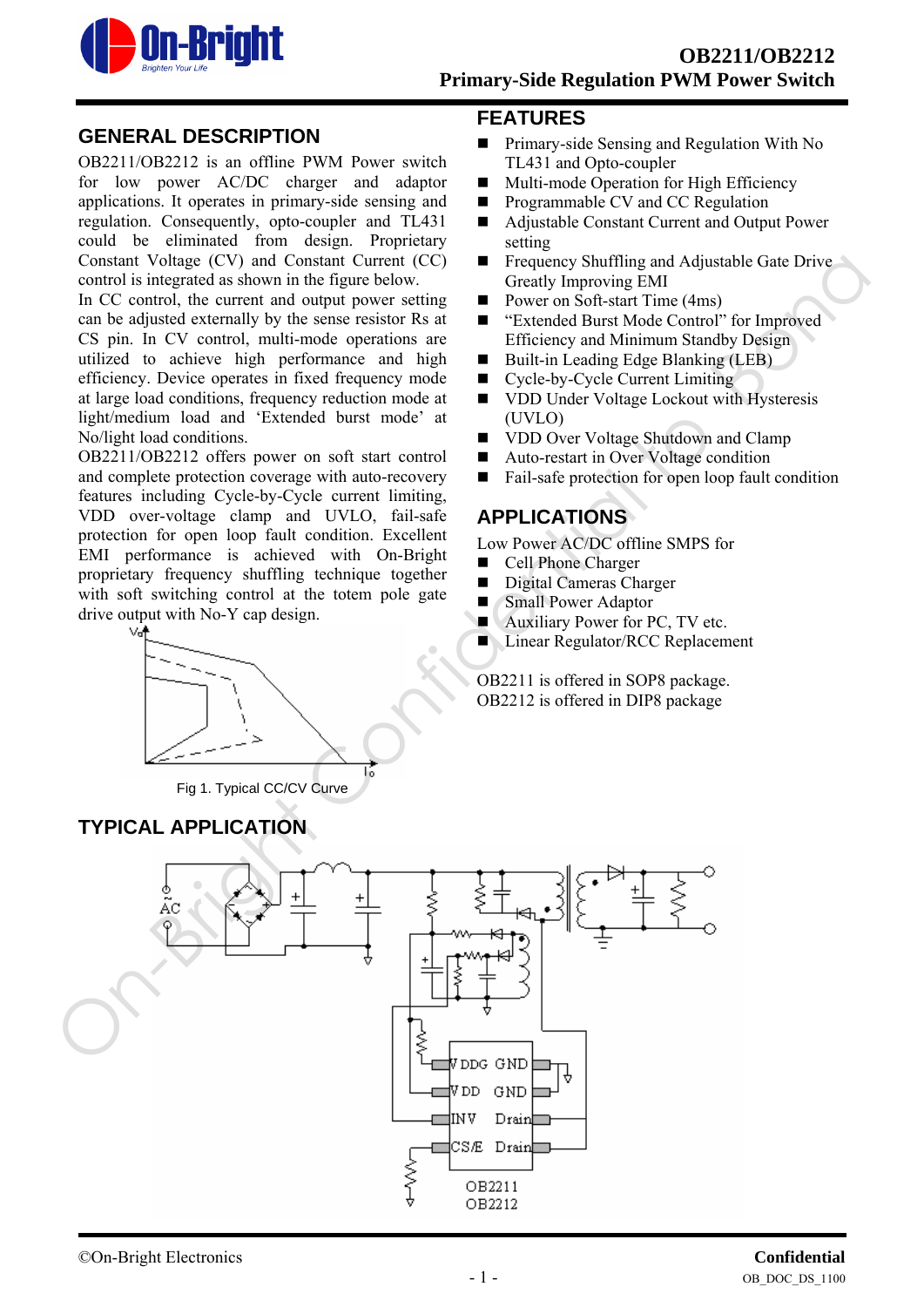

## **GENERAL INFORMATION**

#### **Pin Configuration**

The pin map is shown as below for SOP8 and DIP8.



#### **Ordering Information**

| <b>Part Number</b> | <b>Description</b>  |
|--------------------|---------------------|
| <b>OB2211CP</b>    | SOP8, Pb-free, Tube |
| OB2211CPA          | SOP8, Pb-free, T&R  |
| <b>OB2212AP</b>    | DIP8, Pb-free       |

#### **Absolute Maximum Ratings**

| <b>Parameter</b>                  | <b>Value</b>                    |
|-----------------------------------|---------------------------------|
| Drain Voltage (off state)         | $-0.3V$ to 650V                 |
| <b>VDD</b> Voltage                | $-0.3$ to 33 V                  |
| <b>VDDG</b> Voltage               | $-0.3$ to 33 V                  |
| <b>VDD Zener Clamp Continuous</b> | $10 \text{ mA}$                 |
| Current                           |                                 |
| CS Input Voltage                  | $-0.3$ to $7V$                  |
| <b>INV</b> Input Voltage          | $-0.3$ to $7V$                  |
| Min/Max Operating Junction        | -20 to 150 $\mathrm{^{\circ}C}$ |
| Temperature $T_I$                 |                                 |
| Min/Max Storage Temperature       | $-55$ to 150 °C                 |
| $T_{\text{stg}}$                  |                                 |
| Lead Temperature (Soldering,      | $260\text{ °C}$                 |
| $10$ secs)                        |                                 |

**Note:** Stresses beyond those listed under "absolute maximum ratings" may cause permanent damage to the device. These are stress ratings only, functional operation of the device at these or any other conditions beyond those indicated under "recommended operating conditions" is not implied. Exposure to absolute maximum-rated conditions for extended periods may affect device reliability.

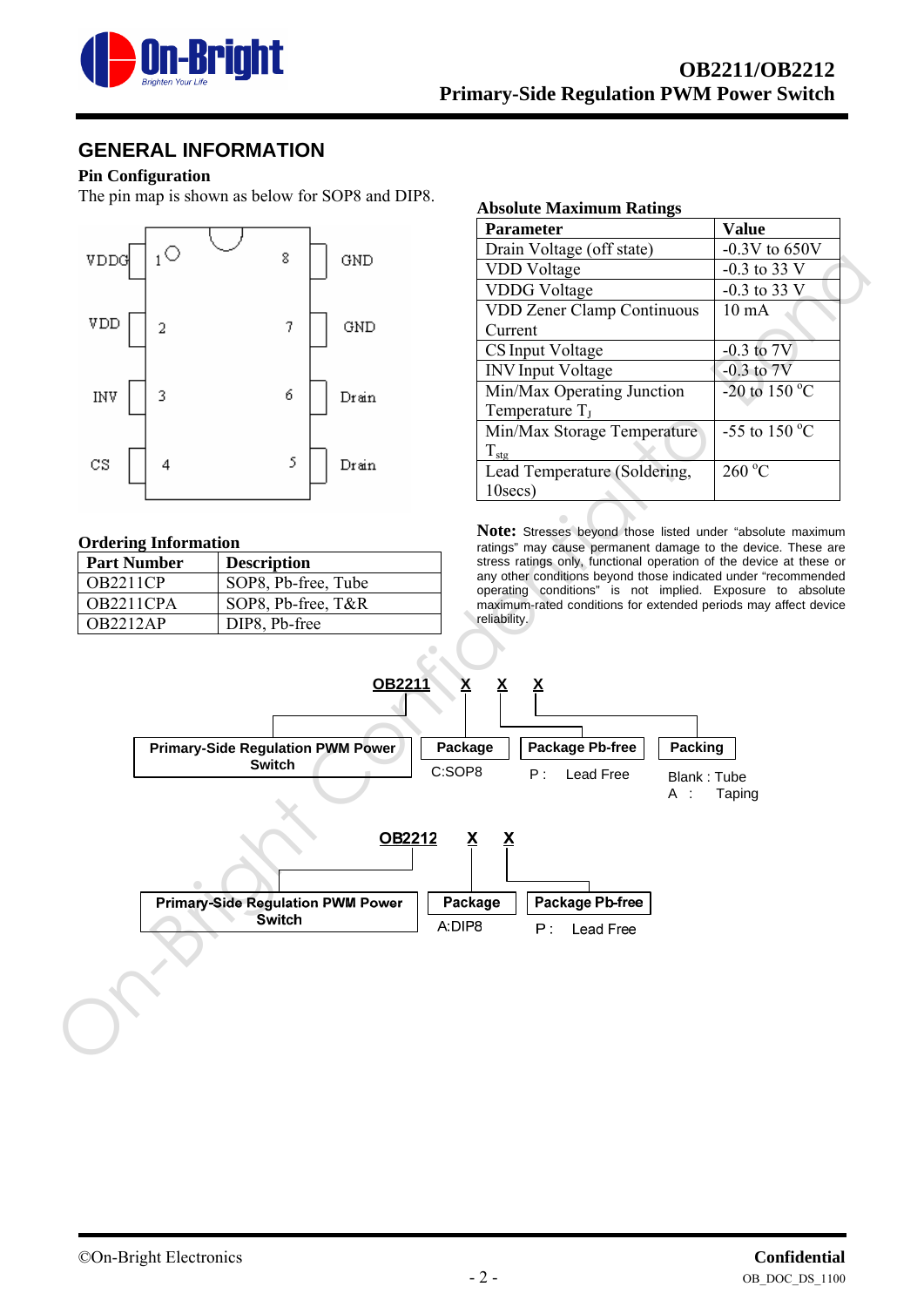

### **Marking Information**





# **TERMINAL ASSIGNMENTS**

|                | OB2211CP                                                                                                                                       |                                                                                                             |                                                                                                                                                     | UBZZIZAP                                                                                                       |  |  |
|----------------|------------------------------------------------------------------------------------------------------------------------------------------------|-------------------------------------------------------------------------------------------------------------|-----------------------------------------------------------------------------------------------------------------------------------------------------|----------------------------------------------------------------------------------------------------------------|--|--|
|                | O                                                                                                                                              |                                                                                                             | s                                                                                                                                                   | S                                                                                                              |  |  |
|                | $Y: Year Code (0-9)$<br>WW:Week Code(01-52)<br>C:SOP8 Package<br>P:Pb-free Package<br>S:Internal Code(Optional)<br><b>TERMINAL ASSIGNMENTS</b> |                                                                                                             |                                                                                                                                                     | Y: Year Code(0-9)<br>WW: Week Code(01-52)<br>A: DIP8 Package<br>P:Pb-free Package<br>S:Internal Code(Optional) |  |  |
| <b>Pin Num</b> | <b>Pin Name</b>                                                                                                                                | $\mathbf{I}/\mathbf{O}$                                                                                     | <b>Description</b>                                                                                                                                  |                                                                                                                |  |  |
|                | <b>VDDG</b>                                                                                                                                    | ${\bf P}$                                                                                                   | <b>Internal Gate Driver Power Supply</b>                                                                                                            |                                                                                                                |  |  |
| $\overline{2}$ | <b>VDD</b>                                                                                                                                     | $\mathbf{P}$                                                                                                | IC DC power supply Input                                                                                                                            |                                                                                                                |  |  |
| 3              | <b>INV</b>                                                                                                                                     | I                                                                                                           | Inverting input of error amplifier (EA). Connected to resistor divider from<br>primary sensing winding reflecting output voltage. PWM duty cycle is |                                                                                                                |  |  |
| $\overline{4}$ | <b>CS</b>                                                                                                                                      | $\bf{I}$                                                                                                    | Current sense input                                                                                                                                 | determined by EA output and current sense signal at pin 4.                                                     |  |  |
| 5/6            | Drain                                                                                                                                          | HV MOSFET Drain Pin. The Drain pin is connected to the primary lead of<br>$\overline{O}$<br>the transformer |                                                                                                                                                     |                                                                                                                |  |  |
|                |                                                                                                                                                |                                                                                                             | Ground                                                                                                                                              |                                                                                                                |  |  |
| 7/8            | <b>GND</b>                                                                                                                                     | $\overline{P}$                                                                                              |                                                                                                                                                     |                                                                                                                |  |  |
|                | <b>Output Power Table</b>                                                                                                                      |                                                                                                             | 230VAC±15%                                                                                                                                          | 90-264VAC                                                                                                      |  |  |
| <b>Product</b> |                                                                                                                                                |                                                                                                             | Open Frame <sup>1</sup>                                                                                                                             | Open Frame <sup>1</sup>                                                                                        |  |  |
| OB2211         |                                                                                                                                                |                                                                                                             | 10W                                                                                                                                                 | <b>8W</b>                                                                                                      |  |  |
| OB2212         |                                                                                                                                                |                                                                                                             | <b>20W</b>                                                                                                                                          | 12W                                                                                                            |  |  |

# **Output Power Table**

| <b>Product</b> | $230\text{VAC} \pm 15\%$ | 90-264VAC  |  |
|----------------|--------------------------|------------|--|
|                | Open Frame <sup>1</sup>  | Open Frame |  |
| OB2211         | 10W                      | 8W         |  |
| .)B2212        | $20\rm{W}$               | 2W         |  |

#### **Notes:**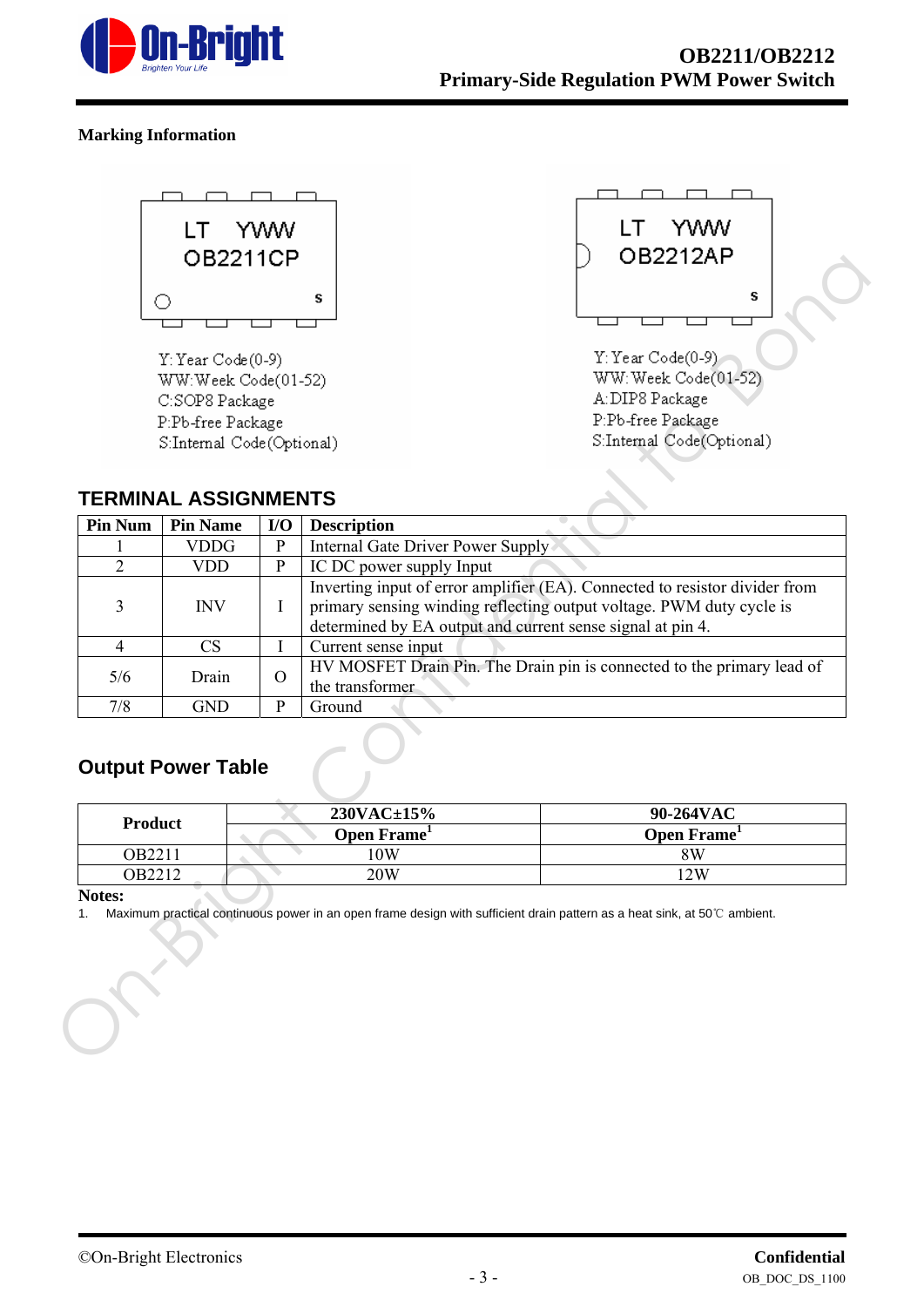

# **BLOCK DIAGRAM**

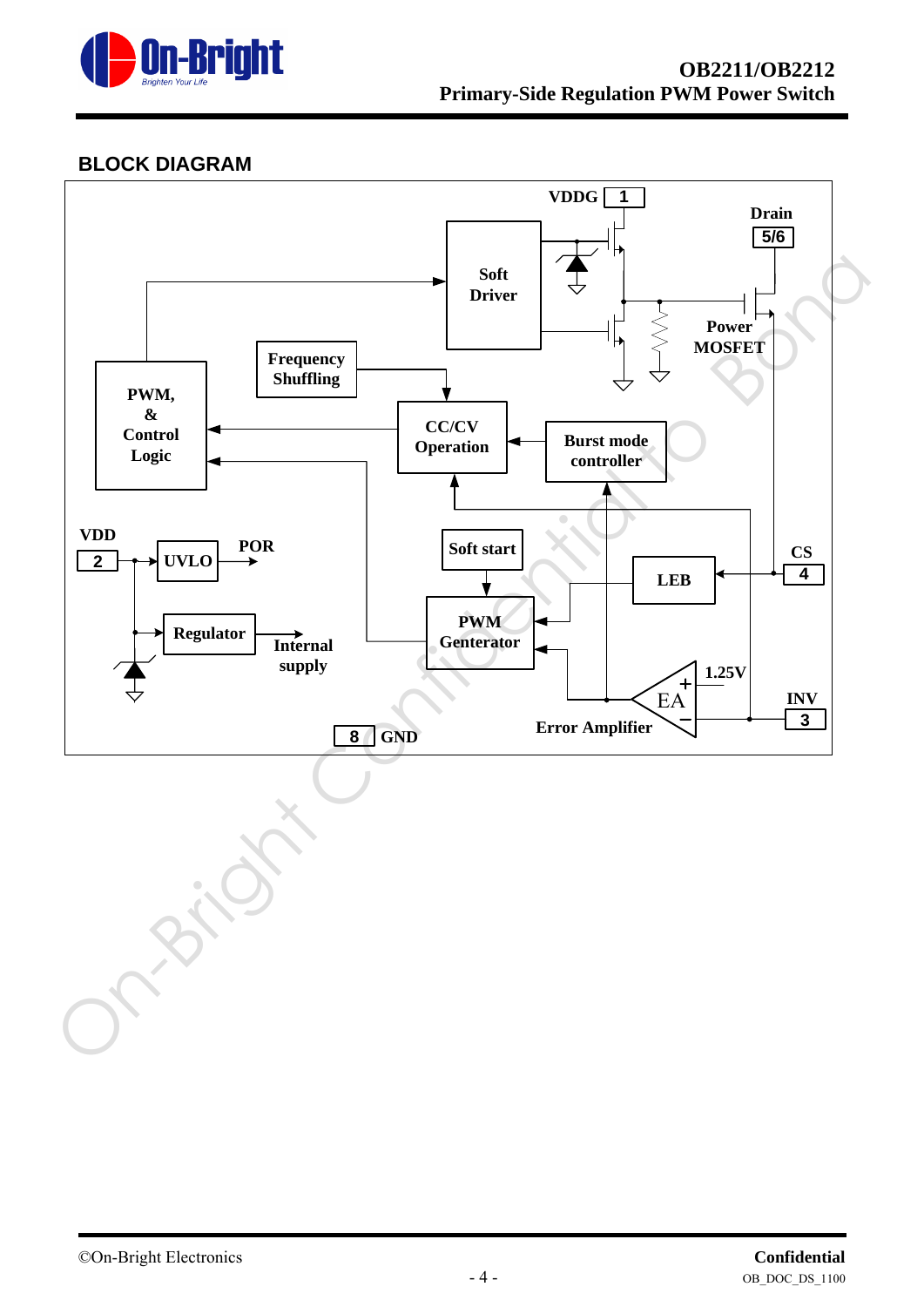

# **ELECTRICAL CHARACTERISTICS**

 $(T_A = 25^{\circ}C, VDD=VDDG=16V, if not otherwise noted)$ 

| <b>Symbol</b>                       | <b>Parameter</b>                             | <b>Test Conditions</b>                                          | Min  | <b>Typ</b> | <b>Max</b> | Unit                    |  |
|-------------------------------------|----------------------------------------------|-----------------------------------------------------------------|------|------------|------------|-------------------------|--|
| <b>Supply Voltage (VDD) Section</b> |                                              |                                                                 |      |            |            |                         |  |
| $I_{\text{DD ST}}$                  | Standby current                              | $VDD=13V$                                                       |      | 5          | 10         | uA                      |  |
| $I_{DDop}$                          | <b>Operation Current</b>                     | Operation supply current<br>$INV=1.25V, CS=0V,$<br>VDD=VDDG=20V |      | 1.0        | 2.0        | mA                      |  |
| UVLO(ON)                            | VDD Under Voltage<br>Lockout Enter           |                                                                 | 7.5  | 8.5        | 9.5        | $\overline{\mathbf{V}}$ |  |
| UVLO(OFF)                           | VDD Under Voltage<br>Lockout Exit            |                                                                 | 14.0 | 15         | 16.0       | V                       |  |
| OVP(ON)                             | Over voltage protection<br>voltage           | $CS=0V,INV=1V$<br>Ramp up VDD until<br>gate clock is off        | 28.5 | 30.0       | 31.5       | V                       |  |
| $V_{DD}$ _clamp                     | $IDD=10mA$                                   |                                                                 |      | 33         |            | V                       |  |
| <b>Current Sense Input Section</b>  |                                              |                                                                 |      |            |            |                         |  |
| <b>TLEB</b>                         | LEB time                                     |                                                                 |      | 540        |            | ns                      |  |
| Vth oc                              | $V$ <sub>TH</sub> OC test                    |                                                                 | 780  | 820        | 860        | $\rm mV$                |  |
| $Td\_{oc}$                          | Propagation delay                            |                                                                 |      | 300        |            | ns                      |  |
| $Z_{\text{SENSE}}$ <sup>IN</sup>    | Input Impedance                              |                                                                 |      | 50         |            | Kohm                    |  |
| $T$ <sub>ss</sub>                   | Soft start time                              |                                                                 |      | 4          |            | ms                      |  |
| <b>CV</b> Section                   |                                              |                                                                 |      |            |            |                         |  |
| Freq                                | Normal mode frequency                        |                                                                 | 45   | 50         | 55         | <b>KHz</b>              |  |
| Freq Burst                          | <b>Burst Mode Base</b><br>Frequency          |                                                                 |      | 22         |            | <b>KHz</b>              |  |
| $\triangle$ f/Freq                  | Frequency shuffling range                    |                                                                 |      | $+/-4$     |            | $\frac{0}{0}$           |  |
| $\bigcirc$<br><b>CC</b> Section     |                                              |                                                                 |      |            |            |                         |  |
|                                     | Oscillation Frequency                        | Minimum frequency                                               |      | 12         |            | KHz                     |  |
| Freq                                |                                              | Maximum frequency                                               |      | 50         |            | <b>KHz</b>              |  |
| <b>Error Amplifier section</b>      |                                              |                                                                 |      |            |            |                         |  |
| Vref EA                             | Reference voltage for EA                     |                                                                 | 1.21 | 1.25       | 1.29       | V                       |  |
| Gdc                                 | DC gain of the EA                            |                                                                 |      | 50         |            | dB                      |  |
| <b>GBW</b>                          | Unity gain bandwidth                         |                                                                 |      | 37.5       |            | kHz                     |  |
| <b>Power MOSFET Section</b>         |                                              |                                                                 |      |            |            |                         |  |
| <b>BVdss</b>                        | Mos Drain-Source<br><b>Breakdown Voltage</b> |                                                                 |      | 650        |            | V                       |  |
|                                     | Static Drain to Source On                    | OB2211                                                          |      | 12         | 15         | $\Omega$                |  |
| RDS(0n)                             | Resistance                                   | OB2212                                                          |      | 10         | 12         |                         |  |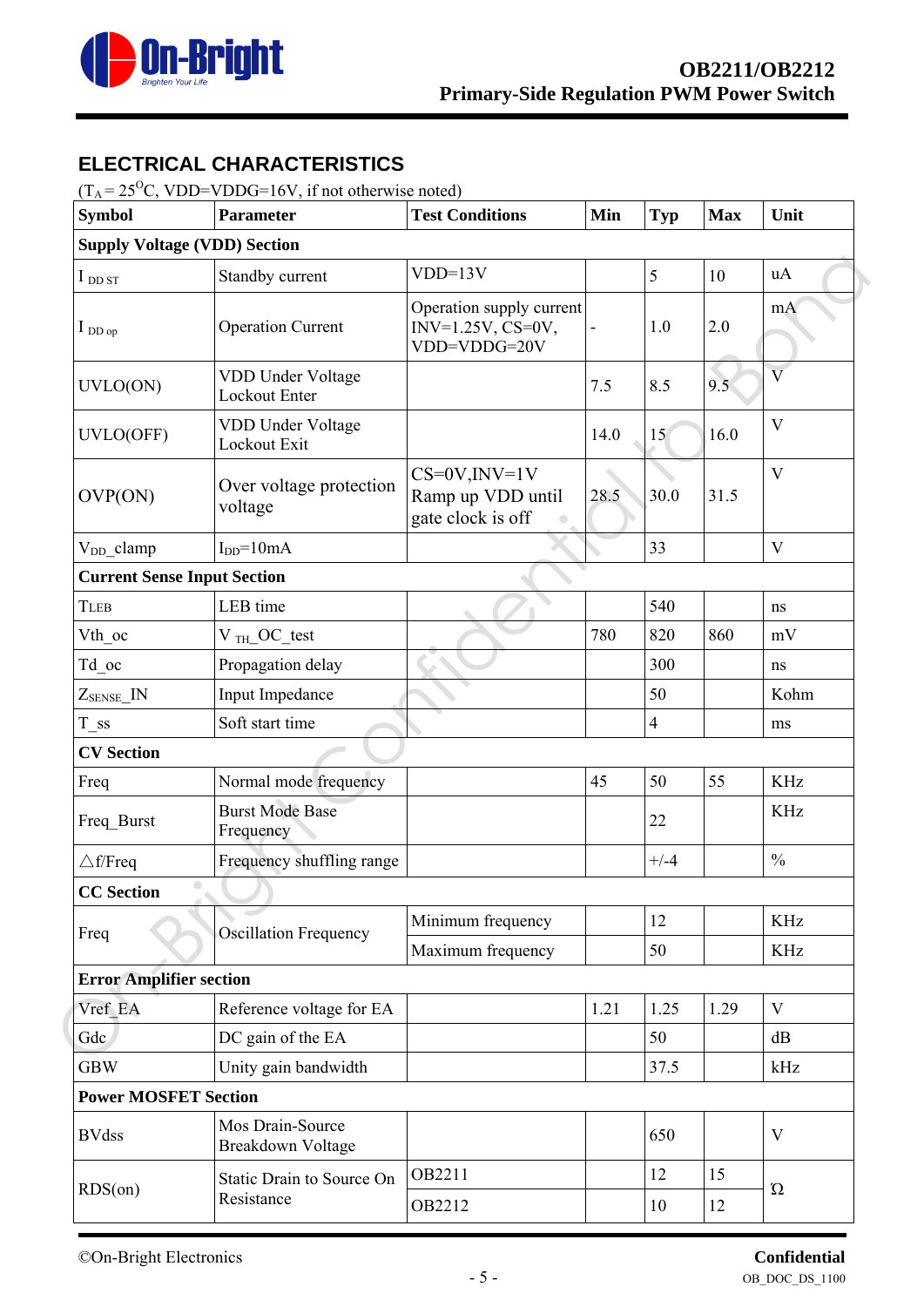

# **CHARACTERIZATION PLOTS**

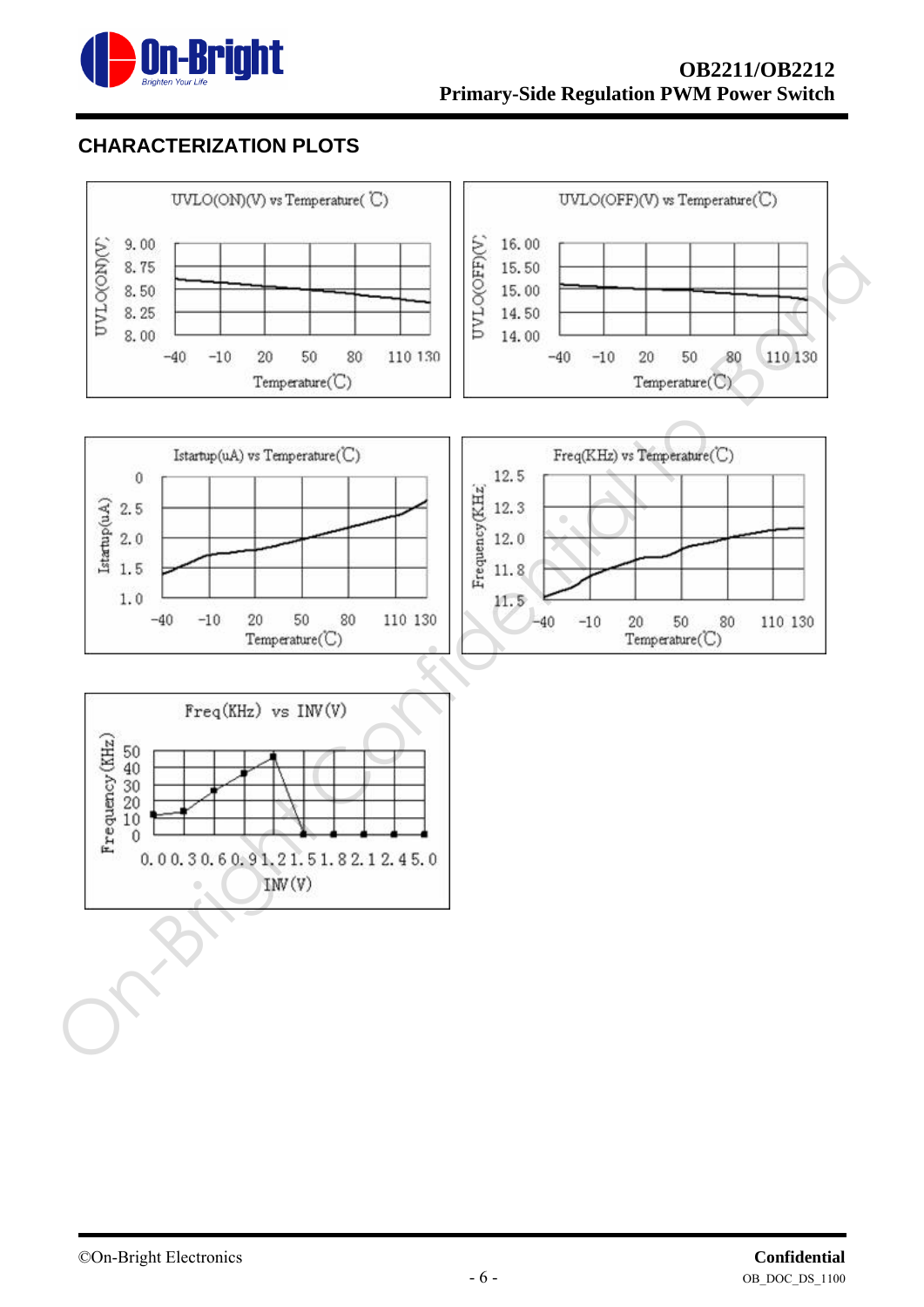

# **OPERATION DESCRIPTION**

OB2211 and OB2212 are cost effective PWM power switch optimized for off-line low power AC/DC applications including battery chargers and adaptors. It operates in primary side sensing and regulation, thus opto-coupler and TL431 are not required. Proprietary CC control and built-in error amplifier can achieve a good CC/CV performance.

#### **Startup Current and Start up Control**

Startup current of OB2211/2 is designed to be very low so that VDD could be charged up above UVLO threshold and starts up quickly. A large value startup resistor can therefore be used to minimize the power loss in application.

#### **Operating Current**

The Operating current of OB2211/2 is as low as 1mA. Good efficiency is achieved with the low operating current together with 'Extended burst mode' control features.

#### **Soft Start**

OB2211/2 features an internal 4ms soft start to minimize the component electrical over-stress during power on startup. As soon as VDD reaches UVLO(OFF), the control algorithm will ramp peak current voltage threshold gradually from nearly zero to normal setting of 0.82V. Every restart is a soft start.

#### $\bullet$  CC/CV Operation

OB2211/2 is designed to produce good CC/CV control characteristic as shown in the Fig. 1.

In charger applications, a discharged battery charging starts in the CC portion of the curve until it is nearly full charged and smoothly switches to operate in CV portion of the curve.

In an AC/DC adapter, the normal operation occurs only on the CV portion of the curve. The CC portion provides added cycle-by-cycle current limiting protection. In CV operation, the output voltage is sensed on the primary side and the sensed signal controls the duty cycle through a built-in error amplifier (EA).

To support OB2211/2 proprietary CC/CV control, system needs to be designed in DCM mode for flyback system. When INV is equivalent or larger than 1.25V, the system works in CV control, Otherwise, the system works in CC control.

Connected to a resistor divider from the primary side sensing winding, the inverting input of the Error Amplifier (EA) is compared to an internal reference voltage of 1.25V to regulate the output voltage. The EA output is internally connected to the PWM generator and controls the duty cycle.

#### z **Adjustable CC point and Output Power**

In OB2211/2, the CC point and output power can be externally adjusted by external current sense resistor Rs at CS pin. The output power is adjusted through CC point change. The larger Rs, the smaller CC point is, and the smaller output power becomes, and vice versa as shown in Fig.2.



Fig. 2 Adjustable output power by changing Rs

#### **Extended Burst Mode Operation**

At light load or zero load condition, most of the power dissipation in a switching mode power supply is from switching loss, the core loss of the transformer and the loss on the snubber circuit. The magnitude of power loss is in proportion to the switching frequency. Lower switching frequency leads to the reduction on the power loss and thus conserves the energy.

OB2211/2 self adjusts the switching frequency according to the loading condition. The switch frequency is reduced at light/no load condition to improve the conversion efficiency. At light load/no load condition, the output of the Error amplifier (EA) drops below the burst mode threshold level and device enters Burst Mode control. The frequency control also eliminates the audio noise at any loading conditions.

#### **Operation switching frequency**

The switching frequency of OB2211/2 is internally set and adjusted according to CC/CV operation. No external frequency setting components are required.

#### z **Error Amplifier (EA)**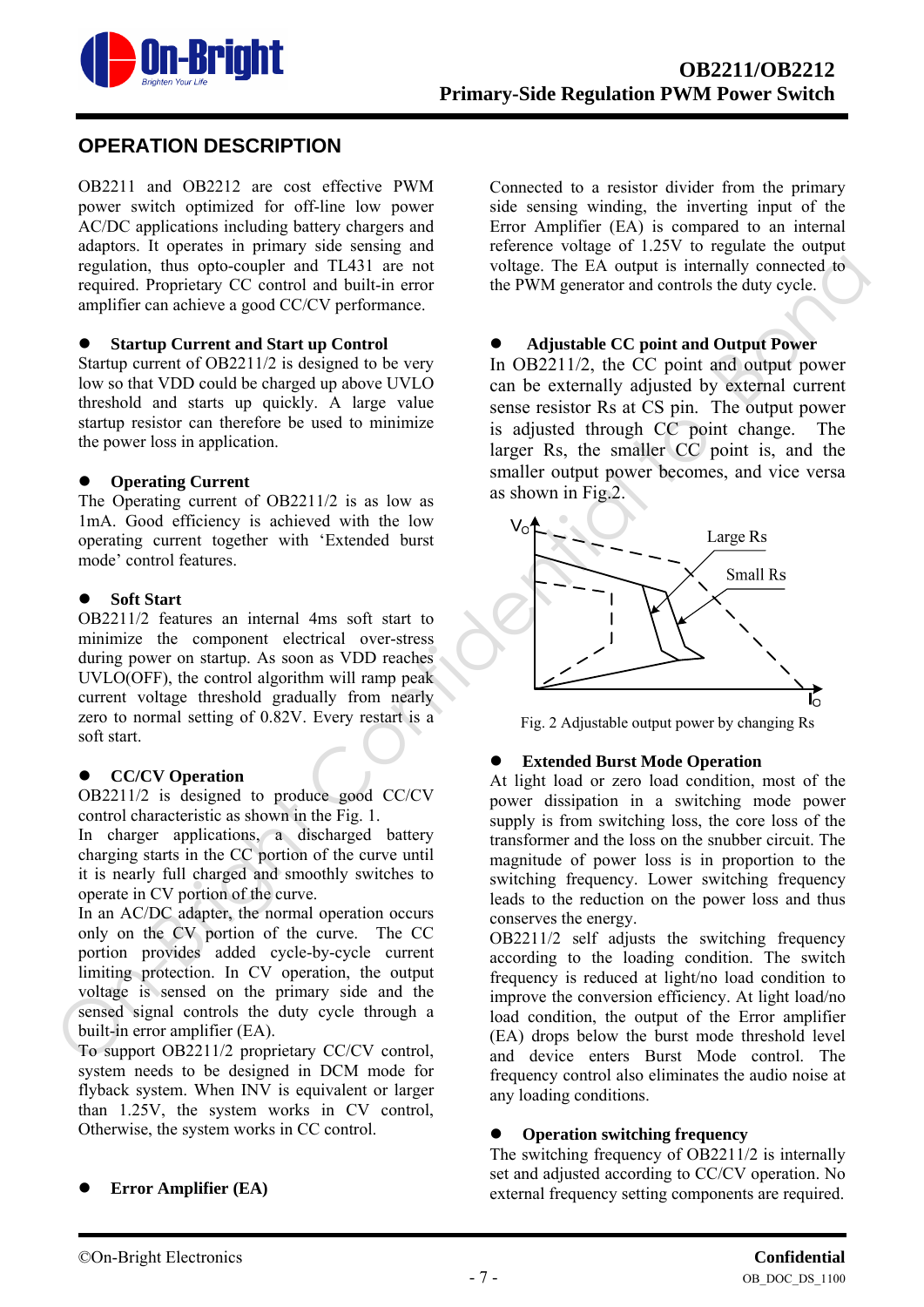

#### z **Frequency shuffling for EMI improvement**

The frequency Shuffling/jittering (switching frequency modulation) is implemented in OB2211/2. The oscillation frequency is modulated with a pseudo random source so that the tone energy is spread out. The spread spectrum minimizes the conduction band EMI and therefore eases the system design.

z **Current Sensing and Leading Edge Blanking** 

Cycle-by-Cycle current limiting is offered in OB2211/2 current mode PWM control. The switch current is detected by a sense resistor into the CS pin. An internal leading edge blanking circuit chops off the sensed voltage spike at initial internal power MOSFET on state due to snubber diode reverse recovery and surge current of power MOSFET due to Drain/Source Cap so that the external RC filtering on sense input is no longer needed. The PWM duty cycle is determined by the current sense input voltage and the EA output voltage. cases the system design.<br>
Correct Sonsing and Leading Edge<br>
Correct Sonsing and Leading Edge<br>
Unlaining<br>
Correct Sonstant in the WM control The switch<br>
contract in the Cost Confident interact in the CS<br>
pum. An interact r

#### z **Adjustable Drive Capability**

The internal power MOSFET in OB2211/2 is driven by a dedicated gate driver for power switch control. Too weak the gate drive strength results in higher conduction and switch loss of MOSFET while too strong gate drive compromises EMI.

A good tradeoff is achieved through the built-in totem pole gate design with right output strength control. The gate drive strength can be adjusted externally by a resistor connected between VDD and VDDG The low idle loss and good EMI system design is possible with this dedicated control scheme.

#### **•** Protection Control

Good power supply system reliability is achieved with its rich protection features including Cycle-by-Cycle current limiting (OCP), VDD over voltage protection and clamp, Power on Soft Start, and Under Voltage Lockout on VDD (UVLO).

VDD is supplied by transformer auxiliary winding output. PWM output of OB2211 is shut down when VDD is higher than 30V due to over voltage

protection triggering. The output of OB2211 is shut down when VDD drops below UVLO(ON) limit and Switcher enters power on start-up sequence thereafter.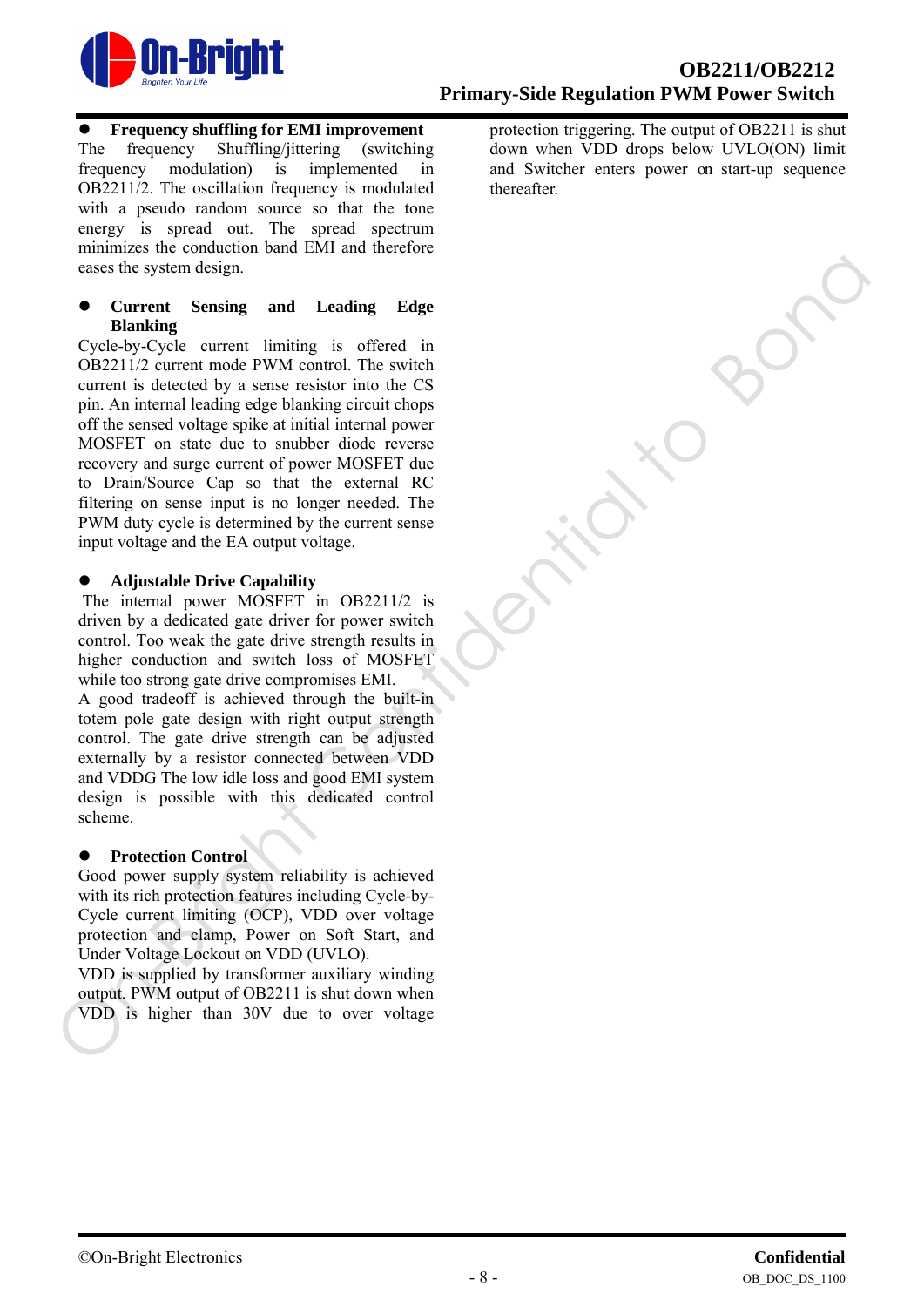

# **PACKAGE MECHANICAL DATA**

# SOP8 PACKAGE OUTLINE DIMENSIONS



|               | <b>Dimensions In Millimeters</b> |             | <b>Dimensions In Inches</b> |             |  |
|---------------|----------------------------------|-------------|-----------------------------|-------------|--|
| <b>Symbol</b> | Min                              | <b>Max</b>  | Min                         | <b>Max</b>  |  |
| A             | 1.350                            | 1.750       | 0.053                       | 0.069       |  |
| A1            | 0.100                            | 0.250       | 0.004                       | 0.010       |  |
| A2            | 1.300                            | 1.550       | 0.051                       | 0.061       |  |
| $\mathbf b$   | 0.330                            | 0.510       | 0.013                       | 0.020       |  |
| $\mathbf{c}$  | 0.170                            | 0.250       | 0.006                       | 0.010       |  |
| D             | 4.700                            | 5.150       | 0.185                       | 0.203       |  |
| Ε             | 3.800                            | 4.000       | 0.150                       | 0.157       |  |
| E1            | 5.800                            | 6.200       | 0.228                       | 0.244       |  |
| e             | 1.270 (BSC)                      |             | $0.050$ (BSC)               |             |  |
| L             | 0.400                            | 1.270       | 0.016                       | 0.050       |  |
| $\theta$      | $0^{\circ}$                      | $8^{\circ}$ | $0^{\circ}$                 | $8^{\circ}$ |  |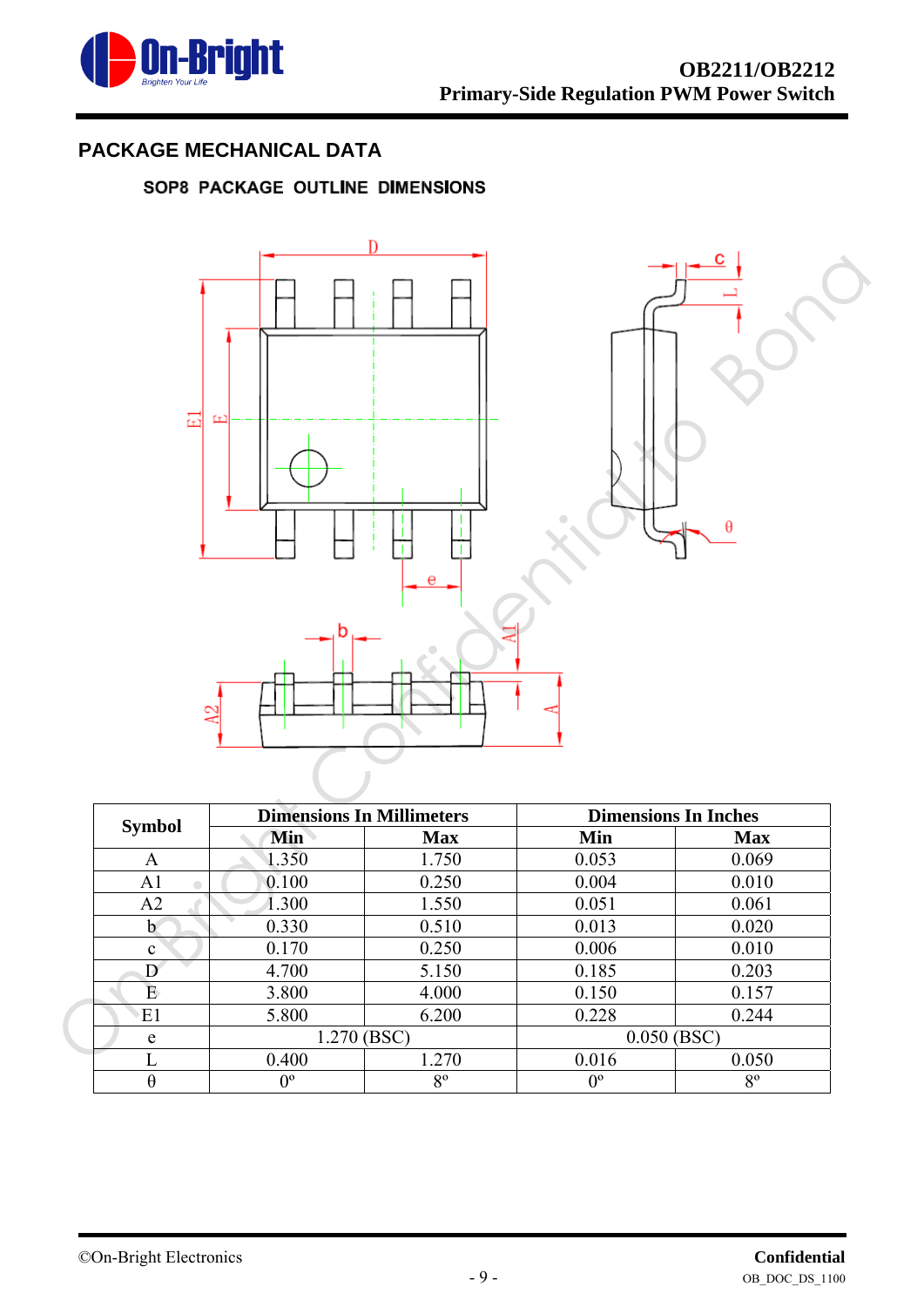

# DIP8 PACKAGE OUTLINE DIMENSIONS



|               | <b>Dimensions In Millimeters</b> |            | <b>Dimensions In Inches</b> |            |  |
|---------------|----------------------------------|------------|-----------------------------|------------|--|
| <b>Symbol</b> | Min                              | <b>Max</b> | Min                         | <b>Max</b> |  |
| A             | 3.710                            | 4.310      | 0.146                       | 0.170      |  |
| A1            | 0.500                            |            | 0.020                       |            |  |
| A2            | 3.200                            | 3.600      | 0.126                       | 0.142      |  |
| B             | 0.350                            | 0.650      | 0.014                       | 0.026      |  |
| B1            | $1.524$ (BSC)                    |            | $0.060$ (BSC)               |            |  |
|               | 0.200                            | 0.360      | 0.008                       | 0.014      |  |
| D             | 9.000                            | 9.500      | 0.354                       | 0.374      |  |
| Е             | 6.200                            | 6.600      | 0.244                       | 0.260      |  |
| E1            | 7.320                            | 7.920      | 0.288                       | 0.312      |  |
| e             | 2.540 (BSC)                      |            | $0.100$ (BSC)               |            |  |
|               | 3.000                            | 3.600      | 0.118                       | 0.142      |  |
| E2            | 8.200                            | 9.000      | 0.323                       | 0.354      |  |